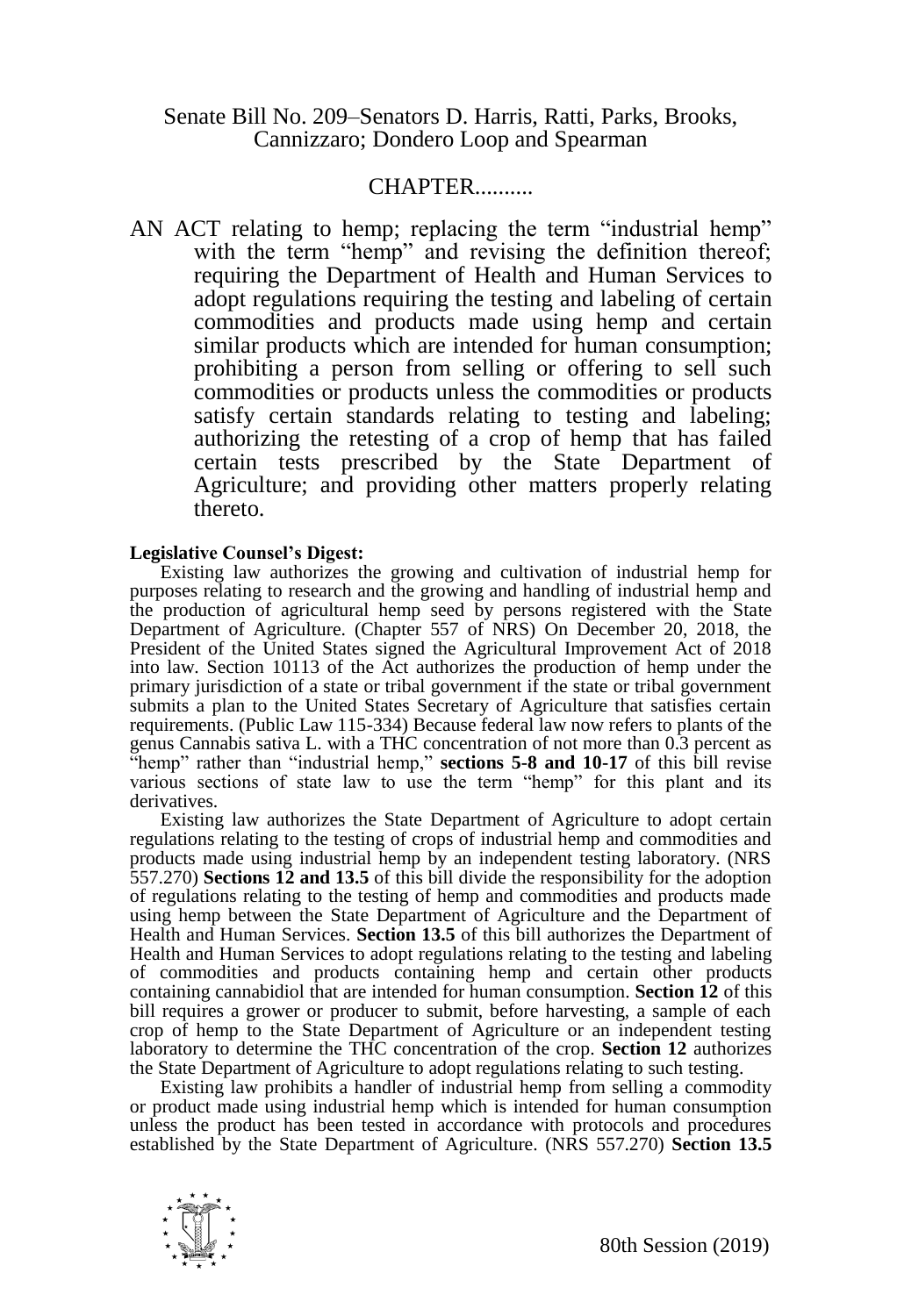prohibits a person from selling or offering to sell such commodities or products unless the commodities or products satisfy the testing and labeling requirements set forth by the Department of Health and Human Services.

Existing law authorizes the State Department of Agriculture to adopt certain regulations relating to the testing of crops of industrial hemp and commodities and products made using industrial hemp by an independent testing laboratory. (NRS 557.270) **Section 12** provides that a grower or producer whose crop has failed a test prescribed by the State Department of Agriculture is authorized to submit that crop for retesting.

EXPLANATION – Matter in *bolded italics* is new; matter between brackets **[**omitted material**]** is material to be omitted.

## THE PEOPLE OF THE STATE OF NEVADA, REPRESENTED IN SENATE AND ASSEMBLY, DO ENACT AS FOLLOWS:

**Sections 1-4.** (Deleted by amendment.)

**Sec. 5.** NRS 557.120 is hereby amended to read as follows:

557.120 "Crop" means all **[**industrial**]** hemp grown by a grower.

**Sec. 6.** NRS 557.140 is hereby amended to read as follows:

557.140 "Grower" means a person who is registered by the Department and produces **[**industrial**]** hemp.

**Sec. 7.** NRS 557.150 is hereby amended to read as follows:

557.150 "Handler" means a person who is registered by the Department pursuant to NRS 557.100 to 557.290, inclusive, and receives **[**industrial**]** hemp for processing into commodities, products or agricultural hemp seed.

**Sec. 8.** NRS 557.160 is hereby amended to read as follows:

557.160 1. **[**"Industrial hemp"**]** *"Hemp"* means **[**:

(a) Any**]** *any* plant of the genus Cannabis *sativa L.* and any part of such a plant **[**other than a seed,**]** *, including, without limitation, the seeds thereof and all derivatives, extracts, cannabinoids, isomers, acids, salts and salts of isomers,* whether growing or not, with a THC concentration **[of not more than 0.3 percent on a dry** weight basis; and

(b) A seed of any plant of the genus Cannabis that:

(1) Is part of a crop;

 $(2)$  Is retained by a grower for future planting;

 $\overrightarrow{(3)}$  Is agricultural hemp seed;

(4) Is intended for processing into or for use as agricultural hemp seed; or

(5) Has been processed in a manner that renders it incapable of germination.**]** *that does not exceed the maximum THC concentration established by federal law for hemp.*

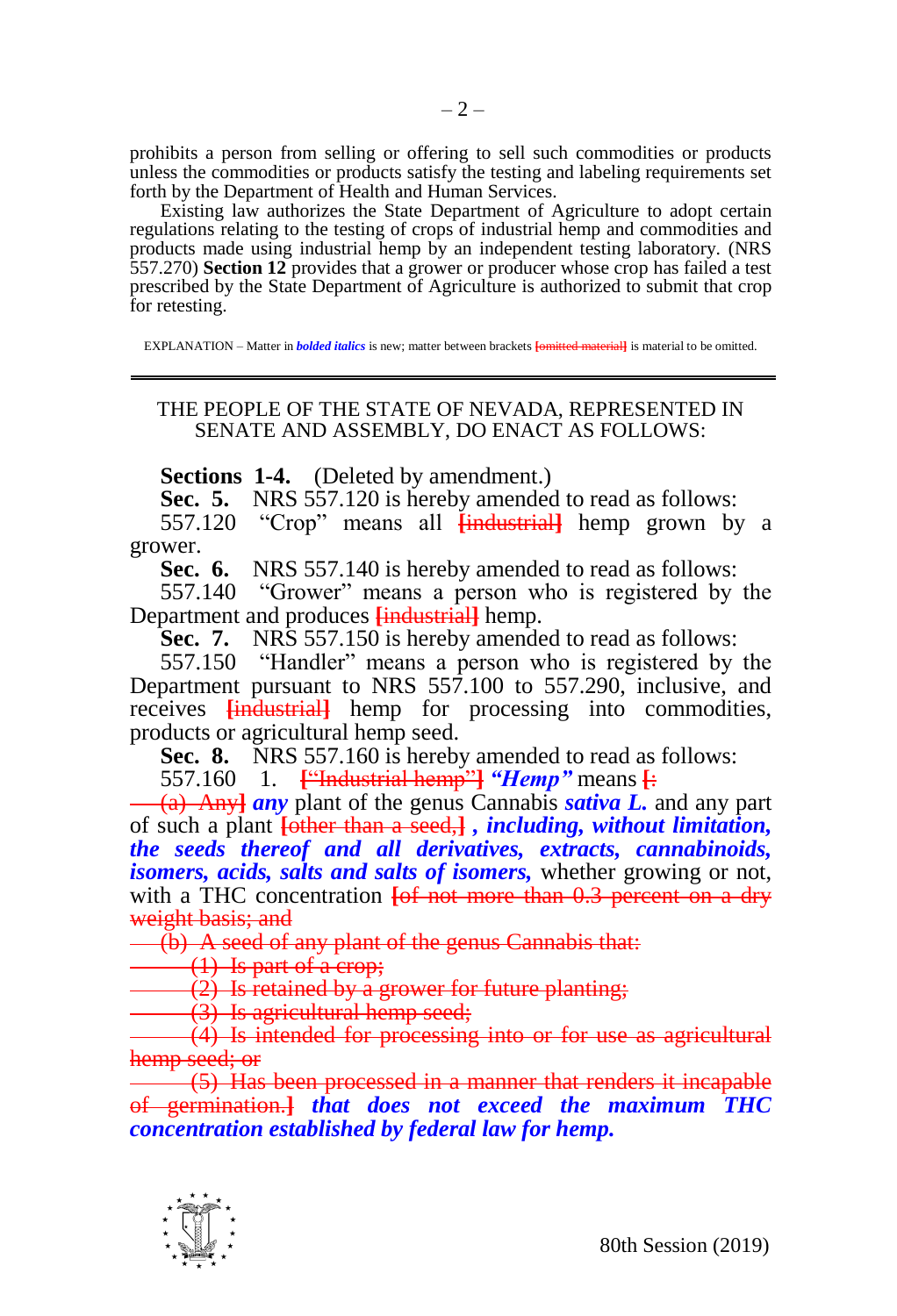2. **[**"Industrial hemp"**]** *"Hemp"* does not include any commodity or product made using **[**industrial**]** hemp.

**Sec. 9.** (Deleted by amendment.)

**Sec. 10.** NRS 557.200 is hereby amended to read as follows:

557.200 1. A person shall not grow or handle **[**industrial**]** hemp or produce agricultural hemp seed unless the person is registered with the Department as a grower, handler or producer, as applicable.

2. A person who wishes to grow or handle **[**industrial**]** hemp must register with the Department as a grower or handler, as applicable.

3. A person who wishes to produce agricultural hemp seed must register with the Department as a producer unless the person is:

(a) A grower registered pursuant to subsection 2 who retains agricultural hemp seed solely pursuant to subsection 3 of NRS 557.250; or

(b) A grower or handler registered pursuant to subsection 2 who processes seeds of any plant of the genus Cannabis which are incapable of germination into commodities or products.

 $\rightarrow$  A person may not register as a producer unless the person is also registered as a grower or handler.

4. A person who wishes to register with the Department as a grower, handler or producer must submit to the Department the fee established pursuant to subsection 7 and an application, on a form prescribed by the Department, which includes:

(a) The name and address of the applicant;

(b) The name and address of the applicant's business in which **[**industrial**]** hemp or agricultural hemp seed will be grown, handled or produced, if different than that of the applicant; and

(c) Such other information as the Department may require by regulation.

5. Registration as a grower, handler or producer expires on December 31 of each year and may be renewed upon submission of an application for renewal containing such information as the Department may require by regulation.

6. Registration as a grower, handler or producer is not transferable. If a grower, handler or producer changes its business name or the ownership of the grower, handler or producer changes, the grower, handler or producer must obtain a new registration pursuant to NRS 557.100 to 557.290, inclusive.

7. The Department shall establish by regulation fees for the issuance and renewal of registration as a grower, handler or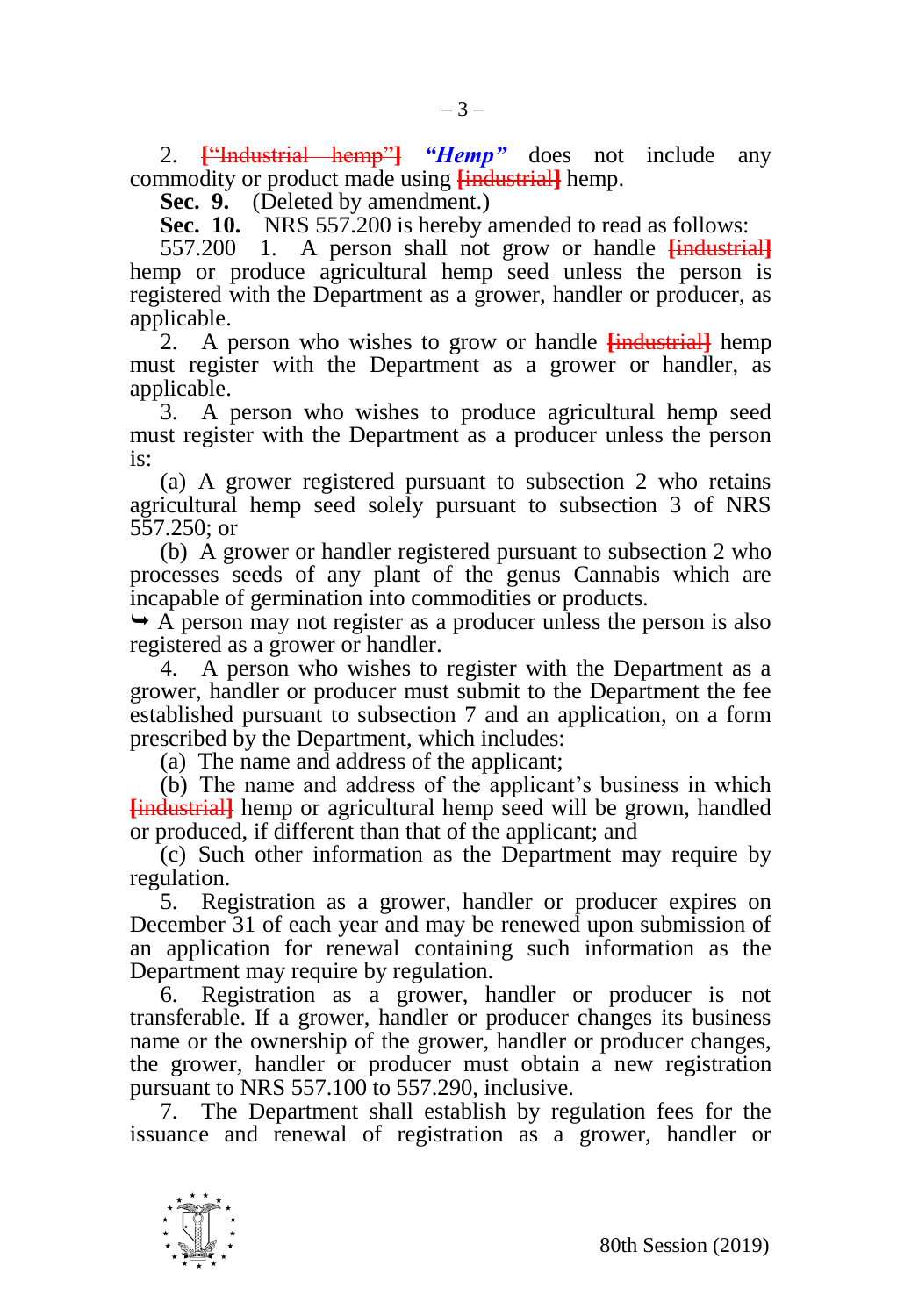producer in an amount necessary to cover the costs of carrying out NRS 557.100 to 557.290, inclusive.

**Sec. 11.** NRS 557.250 is hereby amended to read as follows:

557.250 1. Each grower shall provide the Department with a description of the property on which the crop of the grower is or will be located. Such a description must be in a manner prescribed by the Department and include, without limitation, global positioning system coordinates.

2. A grower may use any method for the propagation of **[**industrial**]** hemp to produce **[**industrial**]** hemp, including, without limitation, planting seeds or starts, using clones or cuttings or cultivating **[**industrial**]** hemp in a greenhouse.

3. A grower may retain agricultural hemp seed for the purpose of propagating **[**industrial**]** hemp in future years.

**Sec. 12.** NRS 557.270 is hereby amended to read as follows:

557.270 1. A grower, handler or producer may submit **[**industrial**]** hemp or a commodity or product made using **[**industrial**]** hemp *, other than a commodity or product which is intended for human consumption,* to an independent testing laboratory for testing pursuant to this section and an independent testing laboratory may perform such testing.

2. **[**A handler may not sell a commodity or product made using industrial hemp which is intended for human consumption unless the commodity or product has been submitted to an independent testing laboratory for testing and the independent testing laboratory has confirmed that the commodity or product satisfies the standards established by the Department for the content and quality of industrial hemp.

3. The Department shall adopt regulations establishing protocols and procedures for the testing of commodities and products made using industrial hemp, including, without limitation, determining appropriate standards for sampling and for the size of batches for testing.

4.**]** *A grower or producer shall, before harvesting, submit a sample of each crop to the Department or an independent testing laboratory approved by the Department to determine whether the crop has a THC concentration established by federal law for hemp.* The Department may adopt regulations **[**requiring the submission of a sample of a crop of industrial hemp by a grower to an independent testing laboratory to determine whether the crop has a THC concentration of not more than 0.3 percent on a dry weight basis. The regulations may**]** *relating to such testing which* include, without limitation:

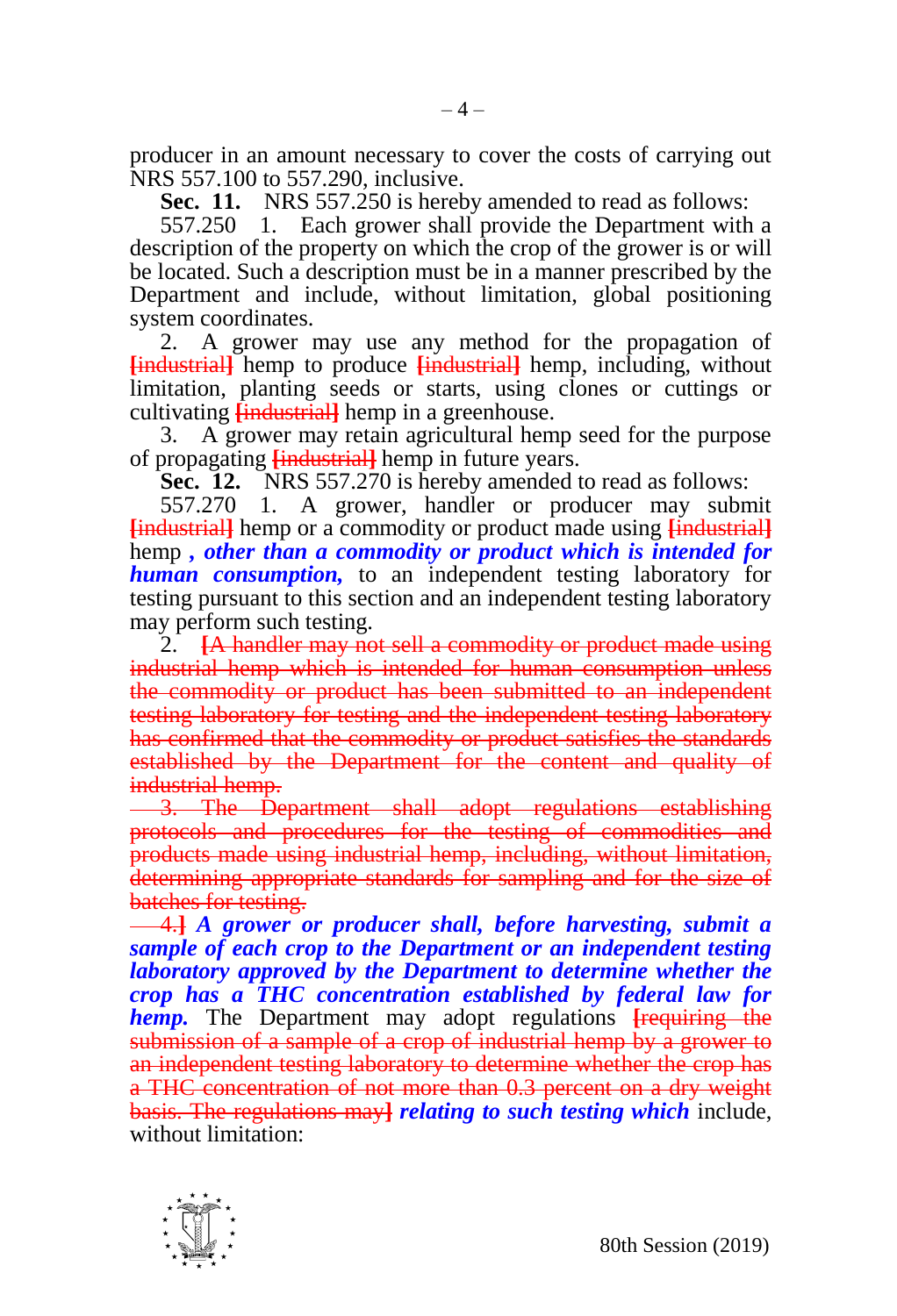(a) Protocols and procedures for the testing of a crop, including, without limitation, determining appropriate standards for sampling and for the size of batches for testing; and

(b) A requirement that an independent testing laboratory provide the results of the testing directly to the Department in a manner prescribed by the Department.

**[**5.**]** *3. Except as otherwise provided by federal law, a grower or producer whose crop fails a test prescribed by the Department pursuant to this section may submit that same crop for retesting. The Department shall adopt regulations establishing protocols and procedures for such retesting.* 

*4.* As used in this section:

(a) "Independent testing laboratory" means a facility certified as an independent testing laboratory pursuant to NRS 453A.368.

(b) "Intended for human consumption" means intended for ingestion or inhalation by a human or for topical application to the skin or hair of a human.

**Sec. 13.** NRS 557.290 is hereby amended to read as follows:

557.290 Any person who grows or handles **[**industrial**]** hemp or produces agricultural hemp seed without being registered with the Department pursuant to NRS 557.200 is guilty of a misdemeanor and shall be punished by imprisonment in the county jail for not more than 6 months, or by a fine of not more than \$1,000, or by both fine and imprisonment. The prosecuting attorney and the Department may recover the costs of the proceeding, including investigative costs and attorney's fees, against a person convicted of a misdemeanor pursuant to this section.

**Sec. 13.5.** Chapter 439 of NRS is hereby amended by adding thereto a new section to read as follows:

*1. Unless federal law or regulation otherwise requires, a person shall not sell or offer to sell any commodity or product containing hemp which is intended for human consumption or any other commodity or product that purports to contain cannabidiol with a THC concentration that does not exceed the maximum THC concentration established by federal law for hemp unless such a commodity or product:*

*(a) Has been tested by an independent testing laboratory and meets the standards established by regulation of the Department pursuant to subsection 3; and*

*(b) Is labeled in accordance with the regulations adopted by the Department pursuant to subsection 3.* 

*2. A person who produces or offers for sale a commodity or product described in subsection 1 may submit such a commodity* 

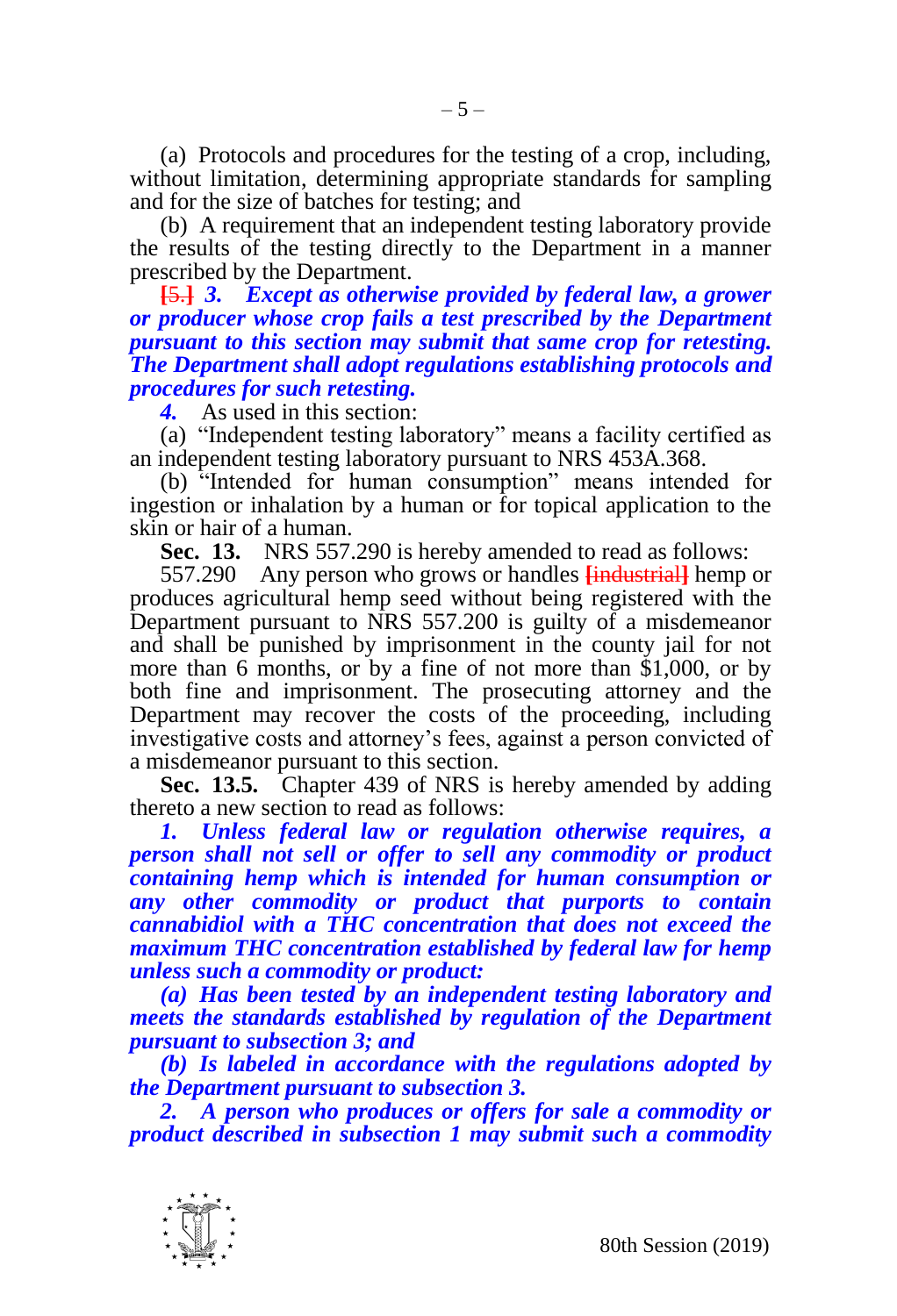*or product to an independent testing laboratory for testing pursuant to this section and an independent testing laboratory may perform such testing.* 

*3. The Department shall adopt regulations requiring the testing and labeling of any commodity or product described in subsection 1. Such regulations must:*

*(a) Set forth protocols and procedures for the testing of the commodities and products described in subsection 1; and*

*(b) Require that any commodity or product described in subsection 1 is labeled in a manner that is not false or misleading in accordance with the applicable provisions of chapters 446 and 585 of NRS.* 

*4. As used in this section:*

*(a) "Hemp" has the meaning ascribed to it in NRS 557.160.* 

*(b) "Independent testing laboratory" means a facility certified as an independent testing laboratory pursuant to NRS 453A.368.*

*(c) "Intended for human consumption" has the meaning ascribed to it in NRS 557.270.*

*(d) "THC" has the meaning ascribed to it in NRS 453A.155.*

**Sec. 14.** NRS 453.096 is hereby amended to read as follows: 453.096 1. "Marijuana" means: "Marijuana" means:

(a) All parts of any plant of the genus Cannabis, whether growing or not;

(b) The seeds thereof;

(c) The resin extracted from any part of the plant, including concentrated cannabis; and

(d) Every compound, manufacture, salt, derivative, mixture or preparation of the plant, its seeds or resin.

2. "Marijuana" does not include:

(a) **[**Industrial hemp,**]** *Hemp,* as defined in NRS **[**557.040,**]** *557.160,* which is grown or cultivated pursuant to the provisions of chapter 557 of NRS **[**;**]** *or any commodity or product made using such hemp;* or

(b) The mature stems of the plant, fiber produced from the stems, oil or cake made from the seeds of the plant, any other compound, manufacture, salt, derivative, mixture or preparation of the mature stems (except the resin extracted therefrom), fiber, oil or cake, or the sterilized seed of the plant which is incapable of germination.

**Sec. 15.** NRS 453.339 is hereby amended to read as follows:

453.339 1. Except as otherwise provided in NRS 453.011 to 453.552, inclusive, a person who knowingly or intentionally sells, manufactures, delivers or brings into this State or who is knowingly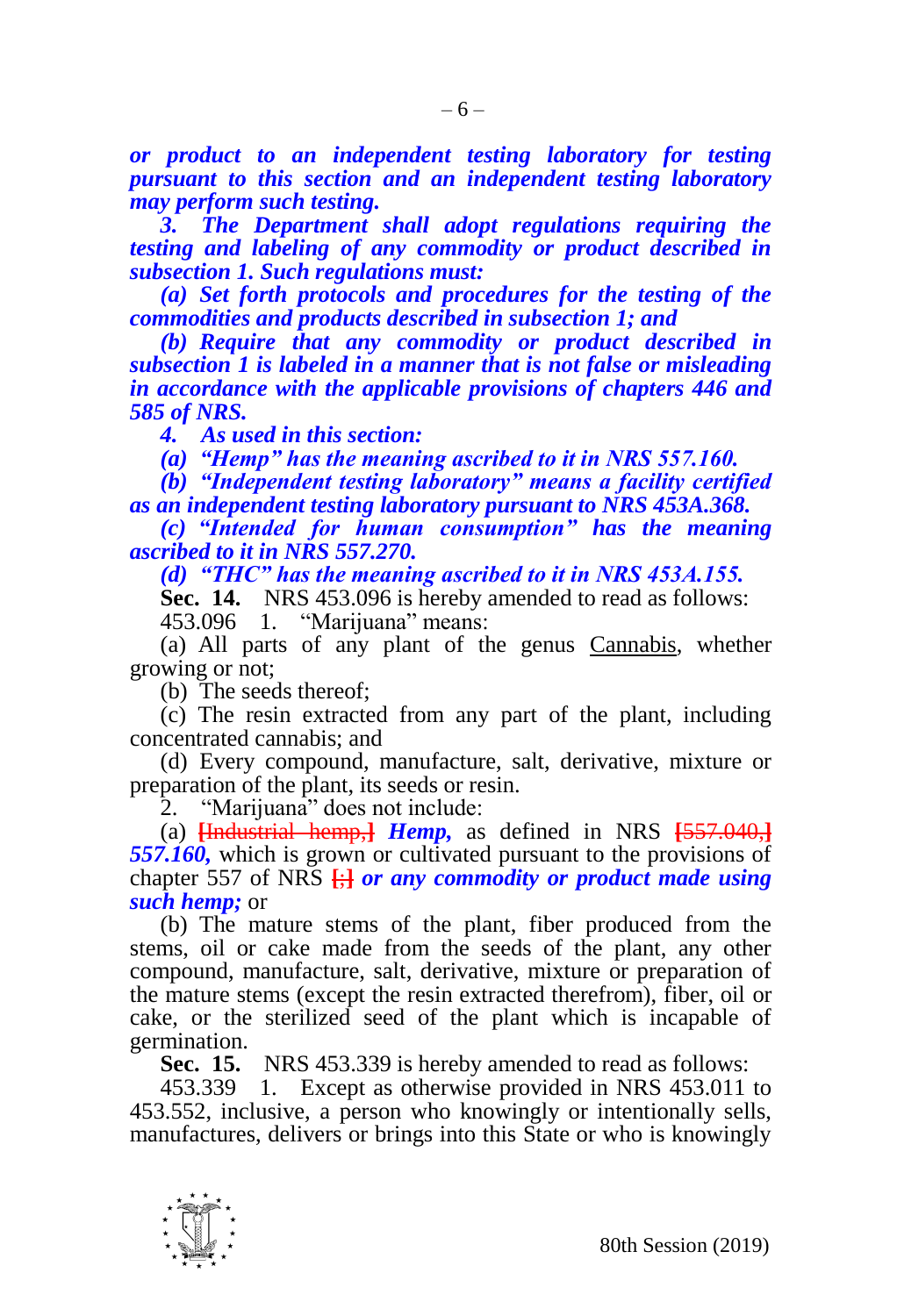or intentionally in actual or constructive possession of marijuana or concentrated cannabis shall be punished, if the quantity involved:

(a) Is 50 pounds or more, but less than 1,000 pounds, of marijuana or 1 pound or more, but less than 20 pounds, of concentrated cannabis, for a category C felony as provided in NRS 193.130 and by a fine of not more than \$25,000.

(b) Is 1,000 pounds or more, but less than 5,000 pounds, of marijuana or 20 pounds or more, but less than 100 pounds, of concentrated cannabis, for a category B felony by imprisonment in the state prison for a minimum term of not less than 2 years and a maximum term of not more than 10 years and by a fine of not more than \$50,000.

(c) Is 5,000 pounds or more of marijuana or 100 pounds or more of concentrated cannabis, for a category A felony by imprisonment in the state prison:

(1) For life with the possibility of parole, with eligibility for parole beginning when a minimum of 5 years has been served; or

(2) For a definite term of 15 years, with eligibility for parole beginning when a minimum of 5 years has been served,

 $\rightarrow$  and by a fine of not more than \$200,000.

2. For the purposes of this section:

(a) "Marijuana" means all parts of any plant of the genus Cannabis, whether growing or not, except for **[**industrial**]** hemp, as defined in NRS **[**557.040,**]** *557.160,* which is grown or cultivated pursuant to the provisions of chapter 557 of NRS **[**.**]** *or any commodity or product made using such hemp.* The term does not include concentrated cannabis.

(b) The weight of marijuana or concentrated cannabis is its weight when seized or as soon as practicable thereafter. If marijuana and concentrated cannabis are seized together, each must be weighed separately and treated as separate substances.

**Sec. 16.** NRS 453A.352 is hereby amended to read as follows:

453A.352 1. The operating documents of a medical marijuana establishment must include procedures:

(a) For the oversight of the medical marijuana establishment; and

(b) To ensure accurate recordkeeping, including, without limitation, the provisions of NRS 453A.354 and 453A.356.

2. Except as otherwise provided in this subsection, a medical marijuana establishment:

(a) That is a medical marijuana dispensary must have a single entrance for patrons, which must be secure, and shall implement

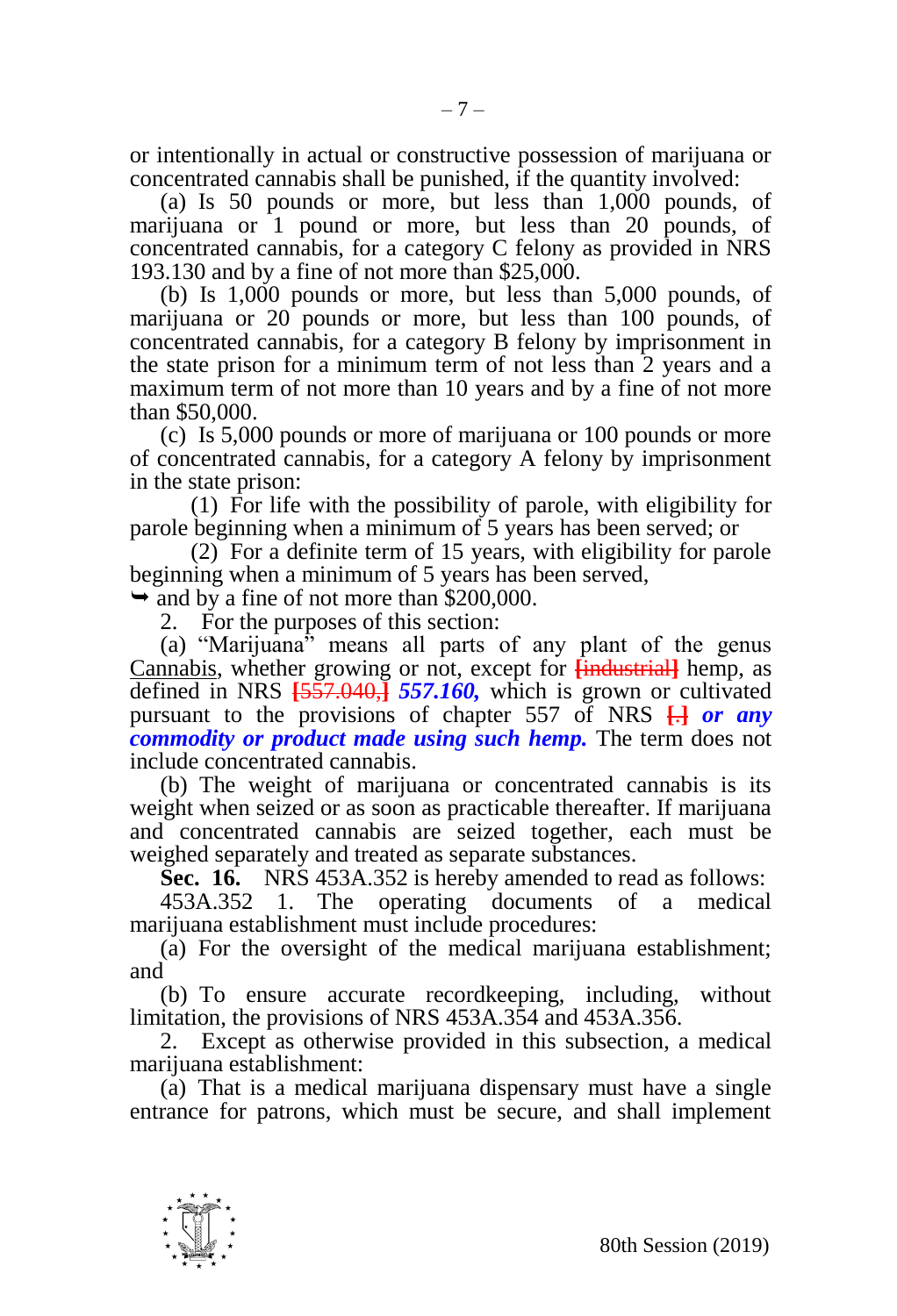strict security measures to deter and prevent the theft of marijuana and unauthorized entrance into areas containing marijuana.

(b) That is not a medical marijuana dispensary must have a single secure entrance and shall implement strict security measures to deter and prevent the theft of marijuana and unauthorized entrance into areas containing marijuana.

 $\rightarrow$  The provisions of this subsection do not supersede any state or local requirements relating to minimum numbers of points of entry or exit, or any state or local requirements relating to fire safety.

3. A medical marijuana establishment is prohibited from acquiring, possessing, cultivating, manufacturing, delivering, transferring, transporting, supplying or dispensing marijuana for any purpose except to:

(a) Directly or indirectly assist patients who possess valid registry identification cards;

(b) Assist patients who possess valid registry identification cards or letters of approval by way of those patients' designated primary caregivers; and

(c) Return for a refund marijuana, edible marijuana products or marijuana-infused products to the medical marijuana establishment from which the marijuana, edible marijuana products or marijuana-infused products were acquired.

 $\rightarrow$  For the purposes of this subsection, a person shall be deemed to be a patient who possesses a valid registry identification card or letter of approval if he or she qualifies for nonresident reciprocity pursuant to NRS 453A.364.

4. All cultivation or production of marijuana that a cultivation facility carries out or causes to be carried out must take place in an enclosed, locked facility at the physical address provided to the Department during the registration process for the cultivation facility. Such an enclosed, locked facility must be accessible only by medical marijuana establishment agents who are lawfully associated with the cultivation facility, except that limited access by persons necessary to perform construction or repairs or provide other labor is permissible if such persons are supervised by a medical marijuana establishment agent.

5. A medical marijuana dispensary and a cultivation facility may acquire usable marijuana or marijuana plants from a person who holds a valid registry identification card, including, without limitation, a designated primary caregiver. Except as otherwise provided in this subsection, the patient or caregiver, as applicable, must receive no compensation for the marijuana. A patient who holds a valid registry identification card, and the designated primary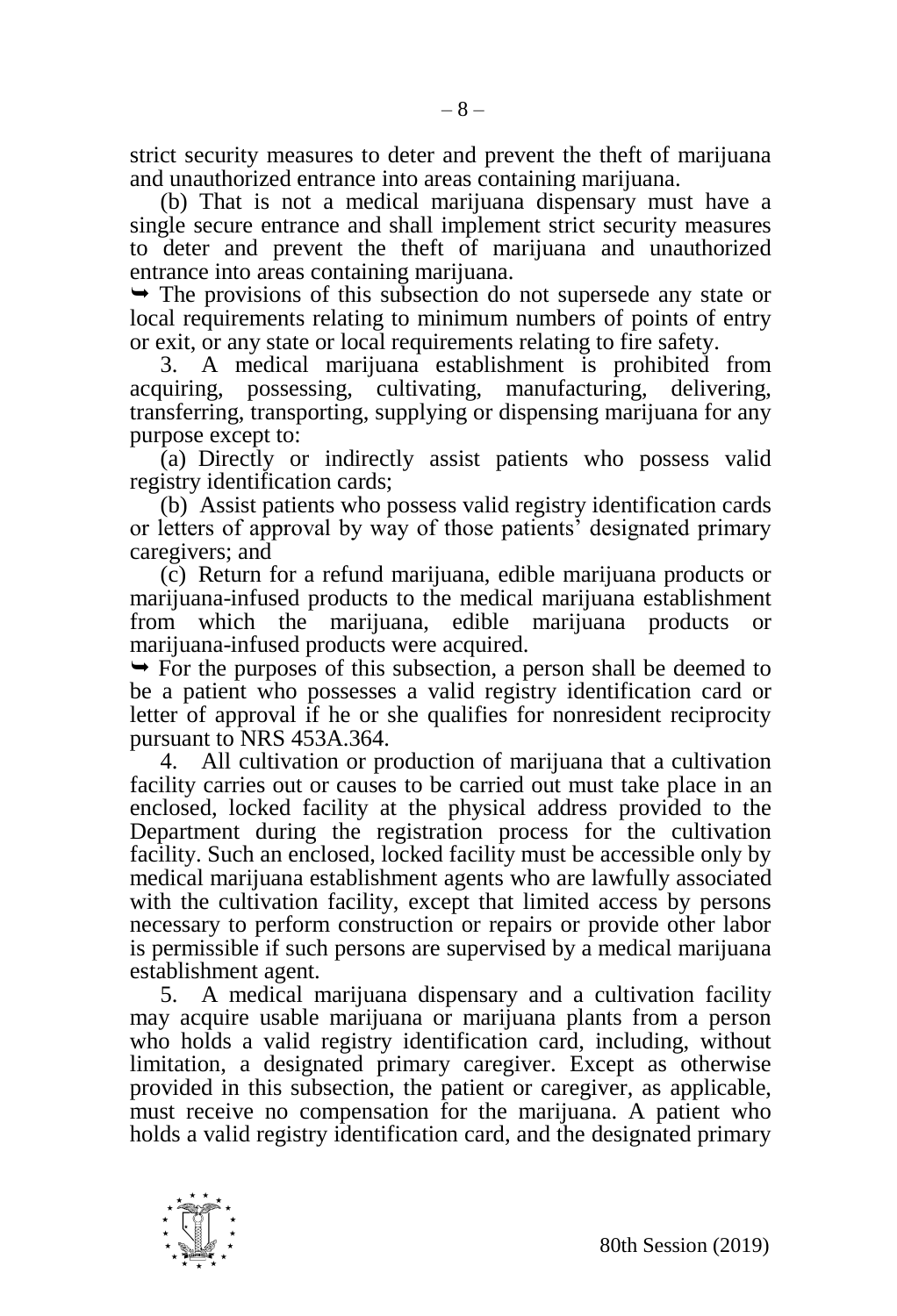caregiver of such a patient, or the designated primary caregiver of a person who holds a letter of approval may sell usable marijuana to a medical marijuana dispensary one time and may sell marijuana plants to a cultivation facility one time.

6. A medical marijuana establishment shall not allow any person to consume marijuana on the property or premises of the establishment.

7. Medical marijuana establishments are subject to reasonable inspection by the Department at any time, and a person who holds a medical marijuana establishment registration certificate must make himself or herself, or a designee thereof, available and present for any inspection by the Department of the establishment.

8. A dual licensee, as defined in NRS 453D.030:

(a) Shall comply with the regulations adopted by the Department pursuant to paragraph  $(k)$  of subsection 1 of NRS 453D.200 with respect to the medical marijuana establishment operated by the dual licensee; and

(b) May, to the extent authorized by such regulations, combine the location or operations of the medical marijuana establishment operated by the dual licensee with the marijuana establishment, as defined in NRS 453D.030, operated by the dual licensee.

9. Each medical marijuana establishment shall install a video monitoring system which must, at a minimum:

(a) Allow for the transmission and storage, by digital or analog means, of a video feed which displays the interior and exterior of the medical marijuana establishment; and

(b) Be capable of being accessed remotely by a law enforcement agency in real-time upon request.

10. A medical marijuana establishment shall not dispense or otherwise sell marijuana, edible marijuana products or marijuanainfused products from a vending machine or allow such a vending machine to be installed at the interior or exterior of the premises of the medical marijuana establishment.

11. If a medical marijuana establishment is operated by a dual licensee, as defined in NRS 453D.030, any provision of this section which is determined by the Department to be unreasonably impracticable pursuant to subsection 9 of NRS 453A.370 does not apply to the medical marijuana establishment.

12. A facility for the production of edible marijuana products or marijuana-infused products and a medical marijuana dispensary may acquire **[**industrial**]** hemp, as defined in NRS 557.160, *or a commodity or product made using such hemp* from a grower or handler registered by the State Department of Agriculture pursuant

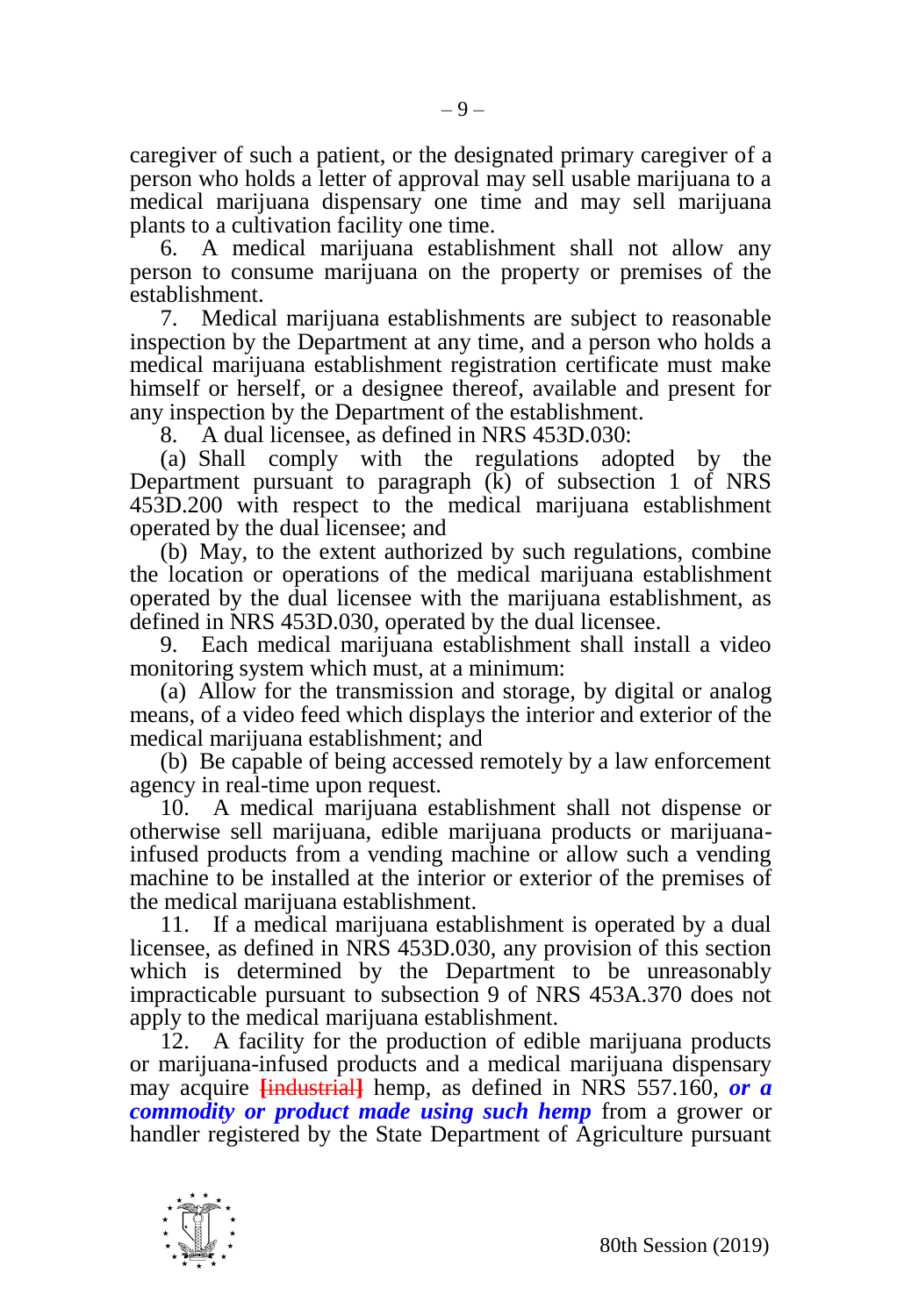to NRS 557.100 to 557.290, inclusive. A facility for the production of edible marijuana products or marijuana-infused products may use **[**industrial**]** hemp *or a commodity or product made using such hemp* to manufacture edible marijuana products and marijuanainfused products. A medical marijuana dispensary may dispense **[**industrial**]** hemp *or a commodity or product made using such hemp* and edible marijuana products and marijuana-infused products manufactured using **[**industrial**]** hemp **[**.**]** *or a commodity or product made using such hemp.*

**Sec. 17.** NRS 453A.370 is hereby amended to read as follows:

453A.370 The Department shall adopt such regulations as it determines to be necessary or advisable to carry out the provisions of NRS 453A.320 to 453A.370, inclusive. Such regulations are in addition to any requirements set forth in statute and must, without limitation:

1. Prescribe the form and any additional required content of registration and renewal applications submitted pursuant to NRS 453A.322 and 453A.332.

2. Set forth rules pertaining to the safe and healthful operation of medical marijuana establishments, including, without limitation:

(a) The manner of protecting against diversion and theft without imposing an undue burden on medical marijuana establishments or compromising the confidentiality of the holders of registry identification cards and letters of approval.

(b) Minimum requirements for the oversight of medical marijuana establishments.

(c) Minimum requirements for the keeping of records by medical marijuana establishments.

(d) Provisions for the security of medical marijuana establishments, including, without limitation, requirements for the protection by a fully operational security alarm system of each

medical marijuana establishment.<br>(e) Procedures pursuant pursuant to which medical marijuana dispensaries must use the services of an independent testing laboratory to ensure that any marijuana, edible marijuana products and marijuana-infused products sold by the dispensaries to end users are tested for content, quality and potency in accordance with standards established by the Department.

(f) Procedures pursuant to which a medical marijuana dispensary will be notified by the Department if a patient who holds a valid registry identification card or letter of approval has chosen the dispensary as his or her designated medical marijuana dispensary, as described in NRS 453A.366.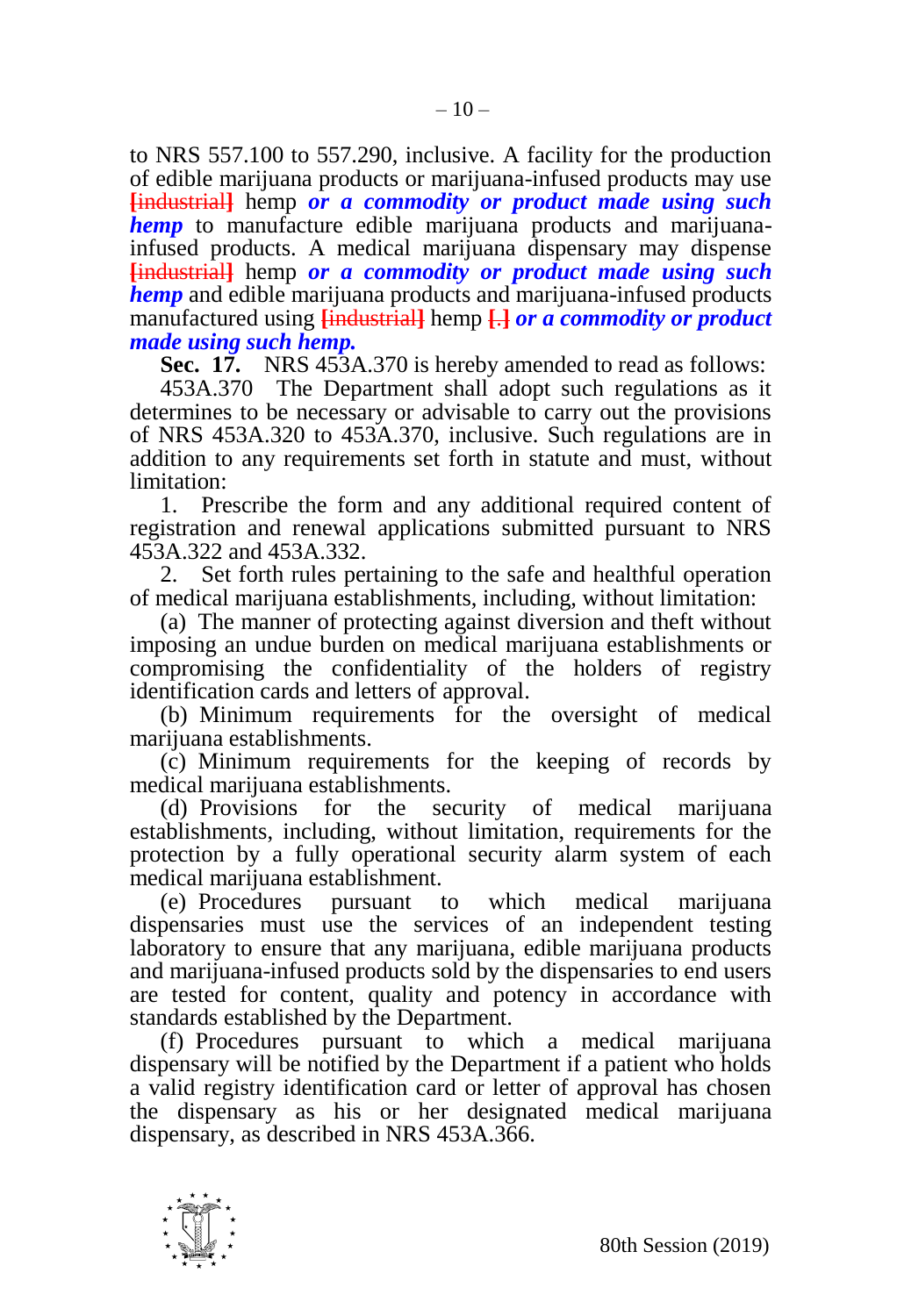(g) Minimum requirements for **[**industrial**]** hemp, as defined in NRS 557.160, *or a commodity or product made using such hemp*  which is used by a facility for the production of edible marijuana products or marijuana-infused products to manufacture edible marijuana products or marijuana-infused products or dispensed by a medical marijuana dispensary.

3. Establish circumstances and procedures pursuant to which the maximum fees set forth in NRS 453A.344 may be reduced over time to ensure that the fees imposed pursuant to NRS 453A.344 are, insofar as may be practicable, revenue neutral.

4. Set forth the amount of usable marijuana that a medical marijuana dispensary may dispense to a person who holds a valid registry identification card, including, without limitation, a designated primary caregiver, in any one 14-day period. Such an amount must not exceed the limits set forth in NRS 453A.200.

5. As far as possible while maintaining accountability, protect the identity and personal identifying information of each person who receives, facilitates or delivers services in accordance with this chapter.

6. In cooperation with the applicable professional licensing boards, establish a system to:

(a) Register and track attending providers of health care who advise their patients that the medical use of marijuana may mitigate the symptoms or effects of the patient's medical condition;

(b) Insofar as is possible, track and quantify the number of times an attending provider of health care described in paragraph (a) makes such an advisement; and

(c) Provide for the progressive discipline of attending providers of health care who advise the medical use of marijuana at a rate at which the Department, in consultation with the Division, and applicable board determine and agree to be unreasonably high.

7. Establish different categories of medical marijuana establishment agent registration cards, including, without limitation, criteria for training and certification, for each of the different types of medical marijuana establishments at which such an agent may be employed or volunteer or provide labor as a medical marijuana establishment agent.

8. Provide for the maintenance of a log by the Department, in consultation with the Division, of each person who is authorized to cultivate, grow or produce marijuana pursuant to subsection 6 of NRS 453A.200. The Department shall ensure that the contents of the log are available for verification by law enforcement personnel 24 hours a day.